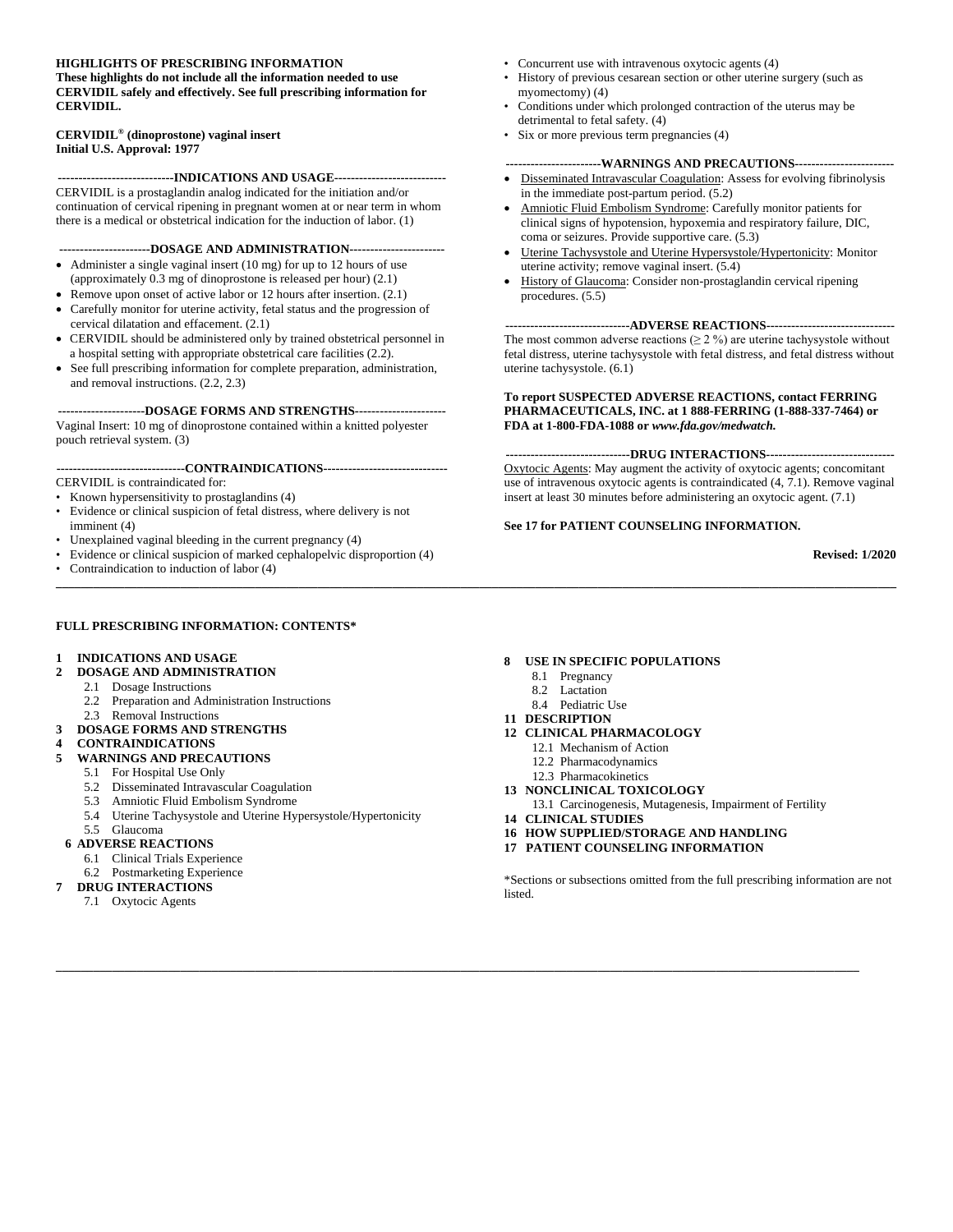# **FULL PRESCRIBING INFORMATION**

# **1 INDICATIONS AND USAGE**

CERVIDIL is indicated for the initiation and/or continuation of cervical ripening in pregnant women at or near term in whom there is a medical or obstetrical indication for the induction of labor.

# **2 DOSAGE AND ADMINISTRATION**

# **2.1 Dosage Instructions**

Administer one CERVIDIL insert (10 mg) intravaginally for use up to 12 hours (approximately 0.3 mg of dinoprostone is released per hour) *[see Dosage and Administration (2.2)].* 

Monitor uterine activity, fetal status, and the progression of cervical dilatation and effacement with the use of CERVIDIL. Remove CERVIDIL 12 hours after insertion with the onset of active labor, prior to an amniotomy, occurrence of uterine tachysystole, uterine hypersystole/hypertonicity, or fetal distress *[see Warnings and Precautions (5.4)]*. Remove CERVIDIL at least 30 minutes prior to administering an oxytocic agent *[see Warnings and Precautions (5.4) and Drug Interactions (7)]*.

# **2.2 Preparation and Administration Instructions**

CERVIDIL should be administered only by trained obstetrical personnel in a hospital setting with appropriate obstetrical care facilities.

# Preparation and Administration Instructions

- Keep CERVIDIL frozen until ready for use. Do not warm CERVIDIL prior to vaginal insertion.
- Tear open the individually-wrapped foil package containing CERVIDIL along the tear mark. Never open the package using scissors or other sharp objects because this may damage the knitted polyester retrieval system. Do not cut the retrieval system and do not use CERVIDIL unless its retrieval system is intact.
- Immediately after opening the package, insert CERVIDIL transversely, in the posterior fornix of the vagina (see Figure 1). If necessary, use a minimal amount of water-miscible lubricant to assist vaginal insertion. Do not permit excess contact or coating with the lubricant, as this could prevent release of dinoprostone from the vaginal insert. Insertion does not require sterile conditions.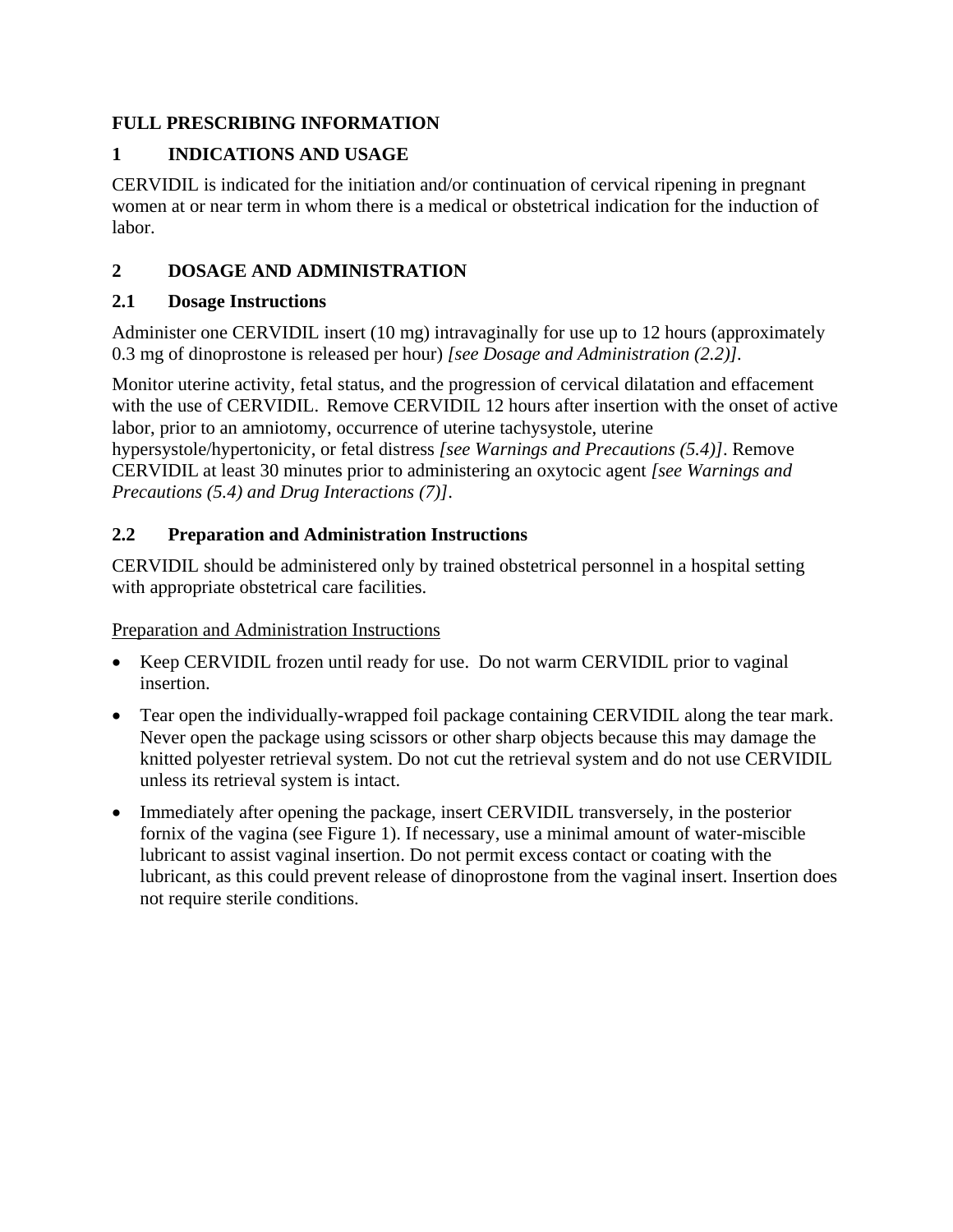**Figure 1: Placement of CERVIDIL in the Posterior Vaginal Fornix**

- Tuck some of the excess retrieval system into the vagina to avoid movement of CERVIDIL away from the proper position; however, leave a small amount of the retrieval system outside the vagina to aid in retrieval.
- Instruct women to remain in a recumbent position during insertion of CERVIDIL and for 2 hours afterward. Women may be ambulatory 2 hours after insertion; however, ensure that the insert remains in place.

# **2.3 Removal Instructions**

- To retrieve, locate the retrieval system and pull it gently until CERVIDIL is fully removed.
- Upon removal of CERVIDIL, it is essential to perform a visual inspection to ensure that the slab has been removed, as it will continue delivering the active ingredient.

# **3 DOSAGE FORMS AND STRENGTHS**

Vaginal Insert: 10 mg of dinoprostone (release rate approximately 0.3 mg/hour up to 12 hours) in a hydrogel polymer. The insert is beige-colored, semi-opaque, thin, flat, and rectangular in shape with rounded corners, measuring 29 mm by 9.5 mm by 0.8 mm, contained within an offwhite knitted polyester pouch retrieval system (see Figure 2).



# **Figure 2: CERVIDIL Components**

# **4 CONTRAINDICATIONS**

CERVIDIL is contraindicated in patients with:

- Known hypersensitivity to prostaglandins *[see Adverse Reactions (6.2)]*
- Evidence or clinical suspicion of fetal distress where delivery is not imminent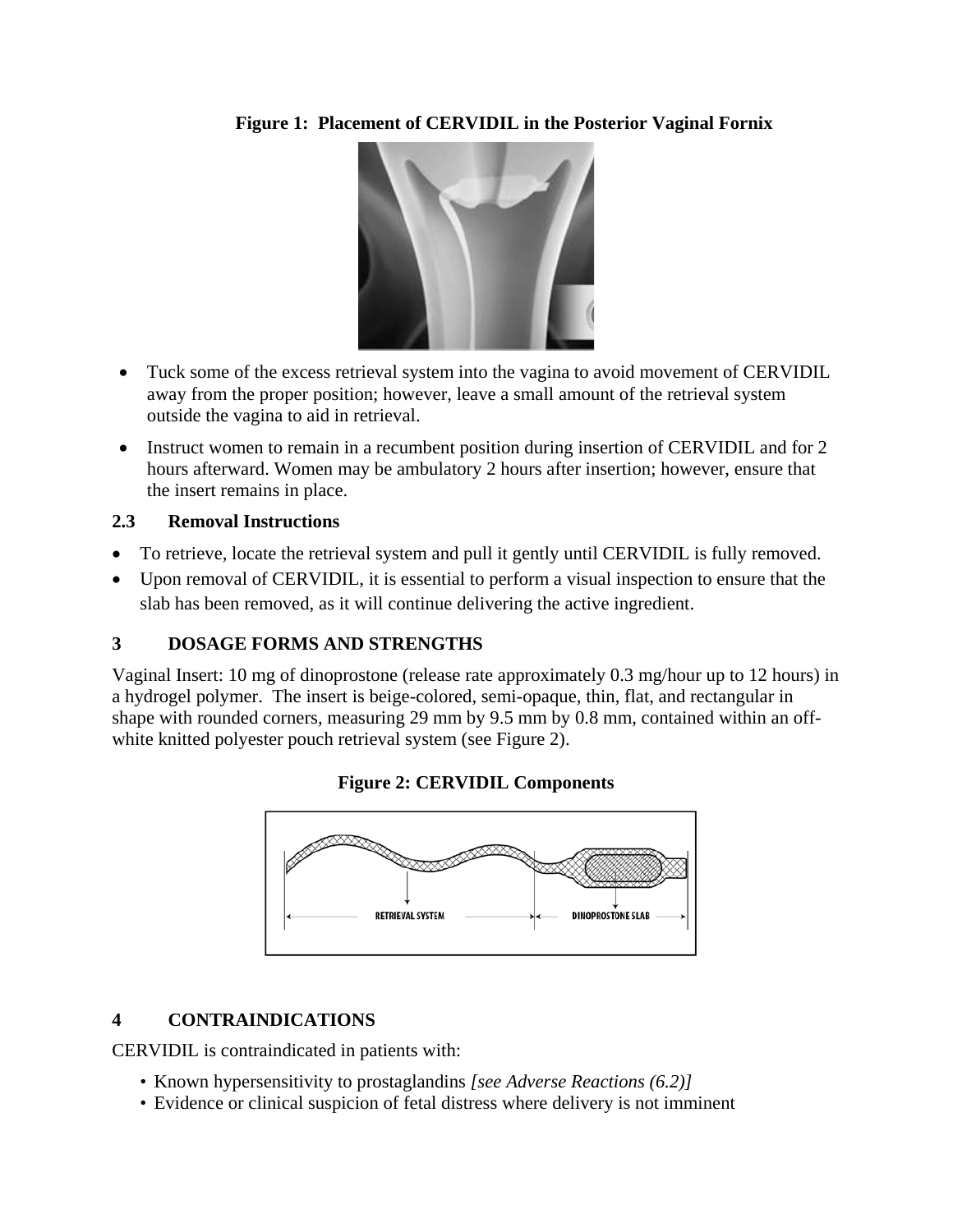- Unexplained vaginal bleeding in the current pregnancy
- Evidence or clinical suspicion of marked cephalopelvic disproportion
- Conditions for which induction of labor is contraindicated
- Conditions for which oxytocic drugs are contraindicated
- Previous cesarean section or other uterine surgery expected to affect uterine integrity (such as myomectomy)
- Conditions under which prolonged contraction of the uterus may be detrimental to fetal safety
- Concurrent use with intravenous oxytocic agents *[see Warnings and Precautions (5.4) and Drug Interactions (7)]*
- Six or more previous term pregnancies

# **5 WARNINGS AND PRECAUTIONS**

# **5.1 For Hospital Use Only**

CERVIDIL should be administered in a hospital setting with an obstetrical care facility.

# **5.2 Disseminated Intravascular Coagulation**

CERVIDIL should be used with caution in women at high risk of postpartum disseminated intravascular coagulation (DIC). Physiologic or pharmacologic induction of labor, including the use of CERVIDIL, is associated with an increased risk of DIC during the postpartum period. Women aged 30 years or older, those with complications during pregnancy and those with a gestational age over 40 weeks have an increased risk of DIC during the postpartum period. As soon as possible, assess for an evolving fibrinolysis in the immediate post-partum period. Therapy consisting of prompt removal of the source of procoagulant material, replacement of depleted clotting factors and, in some cases, anti-coagulation with heparin should be instituted promptly.

# **5.3 Amniotic Fluid Embolism Syndrome**

The use of dinoprostone-containing products, including CERVIDIL, can result in inadvertent disruption and subsequent embolization of antigenic tissue causing the development of Amniotic Fluid Embolism Syndrome, a rare and often fatal obstetric condition.

Carefully monitor patients for clinical signs of Amniotic Fluid Embolism Syndrome including hypotension, hypoxemia and respiratory failure, DIC, coma or seizures and provide supportive care as needed.

# **5.4 Uterine Tachysystole and Uterine Hypersystole/Hypertonicity**

The use of CERVIDIL may cause uterine tachysystole with or without fetal heart rate changes (see Table 1). While using CERVIDIL, carefully monitor uterine activity, fetal status and the progression of cervical dilatation and effacement. Remove CERVIDIL with any evidence of uterine tachysystole, uterine hypersystole/hypertonicity, fetal distress, or if labor commences. CERVIDIL is contraindicated when prolonged contraction of the uterus is detrimental to fetal safety or uterine integrity, such as previous cesarean section or major uterine surgery, because of the risk of uterine rupture and obstetrical complications (e.g., need for hysterectomy and the occurrence of fetal or neonatal death). Prostaglandins, including CERVIDIL, may potentiate the effect of oxytocin *[see Drug Interactions (7)]*. Remove CERVIDIL at least 30 minutes before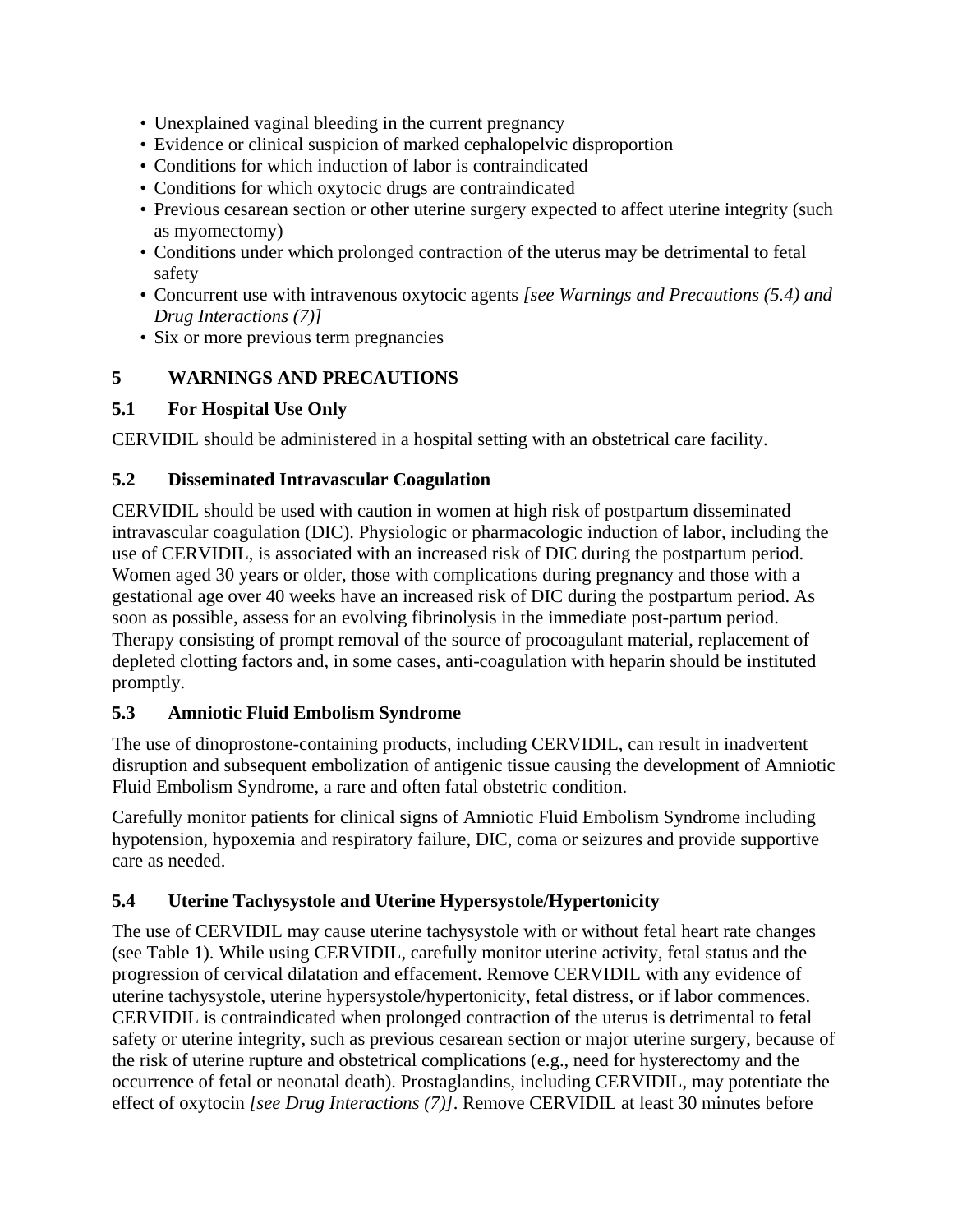administration of an oxytocic agent is initiated and continue to carefully monitor uterine activity. Remove CERVIDIL prior to amniotomy or following rupture of membranes because the higher vaginal pH that occurs with rupture of membranes may result in higher release rate of dinoprostone.

# **5.5 Glaucoma**

Prostaglandins, including CERVIDIL, can lead to raised intraocular pressure and constriction of pupils. Consider non-prostaglandin cervical ripening procedures in patients with Glaucoma.

# **6 ADVERSE REACTIONS**

The following adverse reactions are described, or described in greater detail, in other sections:

- Disseminated Intravascular Coagulation *[see Warnings and Precautions (5.2)]*
- Amniotic Fluid Embolism *[see Warnings and Precautions (5.3)]*
- Uterine Tachysytole and Uterine Hypersystole/Hypertonicity *[see Warnings and Precautions (5.4)]*

# **6.1 Clinical Trials Experience**

Because clinical trials are conducted under widely varying conditions, adverse reaction rates observed in the clinical trials of a drug cannot be directly compared to rates in the clinical trials of another drug and may not reflect the rates observed in practice.

In placebo-controlled trials of 658 pregnant women (320 CERVIDIL-treated women and 338 placebo-treated women), the following treatment related adverse reactions (see Table 1) occurred at an incidence greater than 2% (and greater than that reported in the placebo group) in the CERVIDIL group *[see Clinical Studies (14)].* 

| Table 1. Common Adverse Reactions $(\geq 2\%)$ in Pregnant Patients Near Term Gestation |
|-----------------------------------------------------------------------------------------|
| in Trial $11$ , Trial $21$ , and Trial $32$                                             |

|                                                  | Trials $11$ and $21$      |                   |  |
|--------------------------------------------------|---------------------------|-------------------|--|
|                                                  | CERVIDIL $(N=320)$        | Placebo $(N=338)$ |  |
| Uterine tachysystole<br>with fetal distress      | 2.8%                      | 0.3%              |  |
| Uterine tachysystole without<br>fetal distress   | 4.7%                      | 0%                |  |
| Fetal distress without uterine<br>tachysystole - | 3.8%                      | 1.2%              |  |
|                                                  | Trial $3^2$               |                   |  |
|                                                  | <b>CERVIDIL</b> $(N=102)$ | Placebo $(N=104)$ |  |
| Uterine tachysystole<br>with fetal distress      | 2.9%                      | 0%                |  |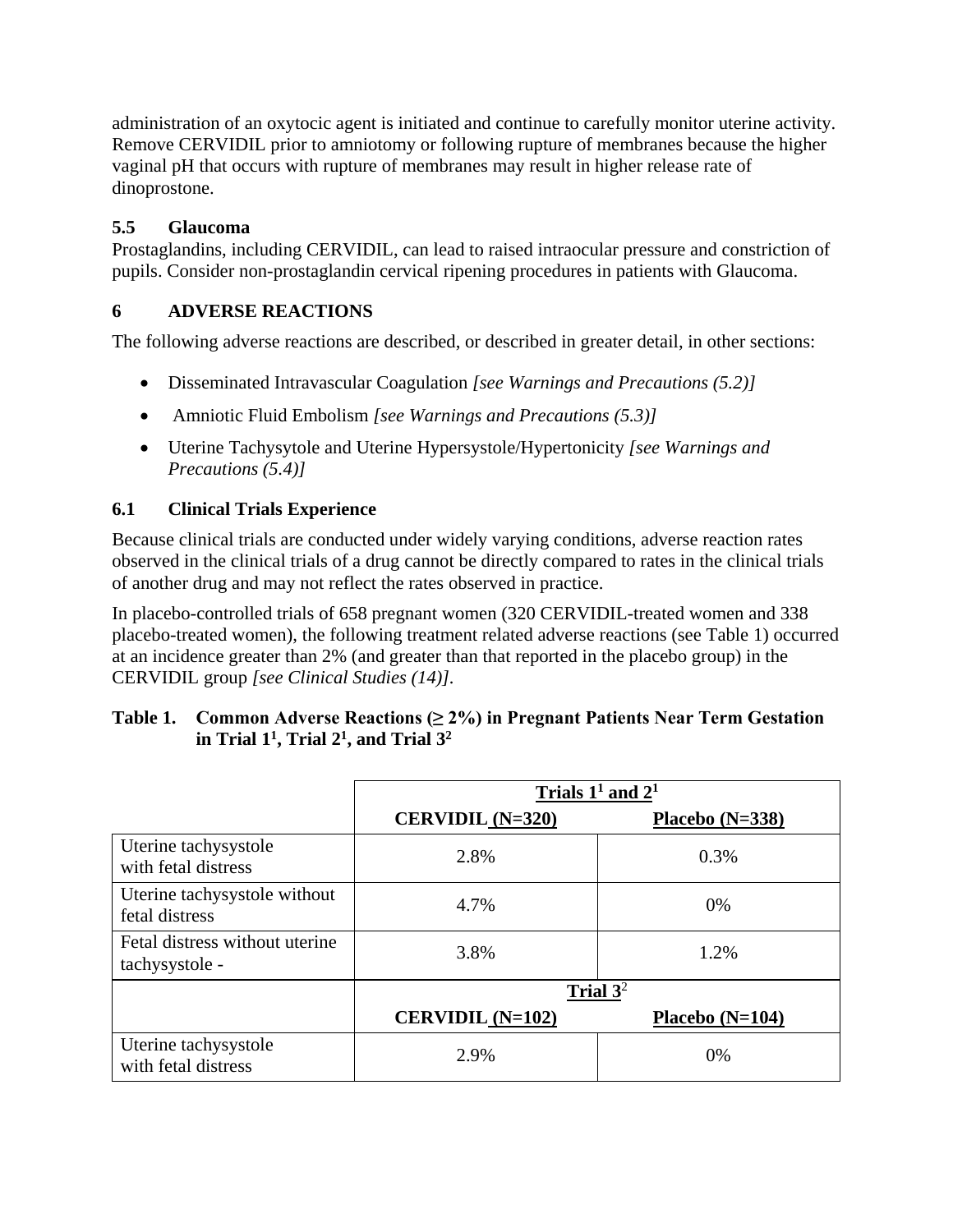| Uterine tachysystole -<br>without fetal distress | 2%   | 0% |
|--------------------------------------------------|------|----|
| Fetal distress without<br>uterine tachysystole   | 2.9% | 1% |

1 Trial 1 (101-103) and Trial 2 (101-003) evaluated the dinoprostone insert only, without the use of a retrieval system  $2$ Trial 3 (101-801) evaluated the dinoprostone insert with the retrieval system.

Drug related fever, nausea, vomiting, diarrhea, and abdominal pain occurred in less than 1% of CERVIDIL-treated patients.

In Trial 3 (with the retrieval system) cases of tachysystole uterine hyperstimulation reversed within 2 to 13 minutes of removal of CERVIDIL. Tocolytics were required in one of the five cases.

# **6.2 Postmarketing Experience**

The following adverse reactions have been identified during postapproval use of CERVIDIL or other dinoprostone products. Because these reactions are reported voluntarily from a population of uncertain size, it is not always possible to reliably estimate their frequency or establish a causal relationship to drug exposure.

Blood and lymphatic system disorders: Disseminated Intravascular Coagulation

Cardiovascular disorders: Myocardial Infarction in women with a history of myocardial infarction

Immune system disorders: Hypersensitivity

Nervous system disorders: Headache

Pregnancy, puerperium and perinatal conditions: Amniotic fluid embolism

Reproductive system: reports of uterine rupture have been reported in association with use of CERVIDIL. Some required a hysterectomy and others resulted in subsequent fetal or neonatal death. Uterine hypertonus

Vascular disorders: Hypotension

# **7 DRUG INTERACTIONS**

## **7.1 Oxytocic Agents**

CERVIDIL is contraindicated in patients receiving intravenous oxytocic agents because CERVIDIL may augment the activity of oxytocic agents. A dosing interval of at least 30 minutes is recommended for the sequential use of an oxytocic agent following the removal of CERVIDIL.

# **8 USE IN SPECIFIC POPULATIONS**

## **8.1 Pregnancy**

## Risk Summary

CERVIDIL is indicated for the initiation and/or continuation of cervical ripening in pregnant women at or near term in whom there is a medical or obstetrical indication for the induction of labor. Fetal, neonatal, and maternal risks are discussed throughout the labeling. Limited available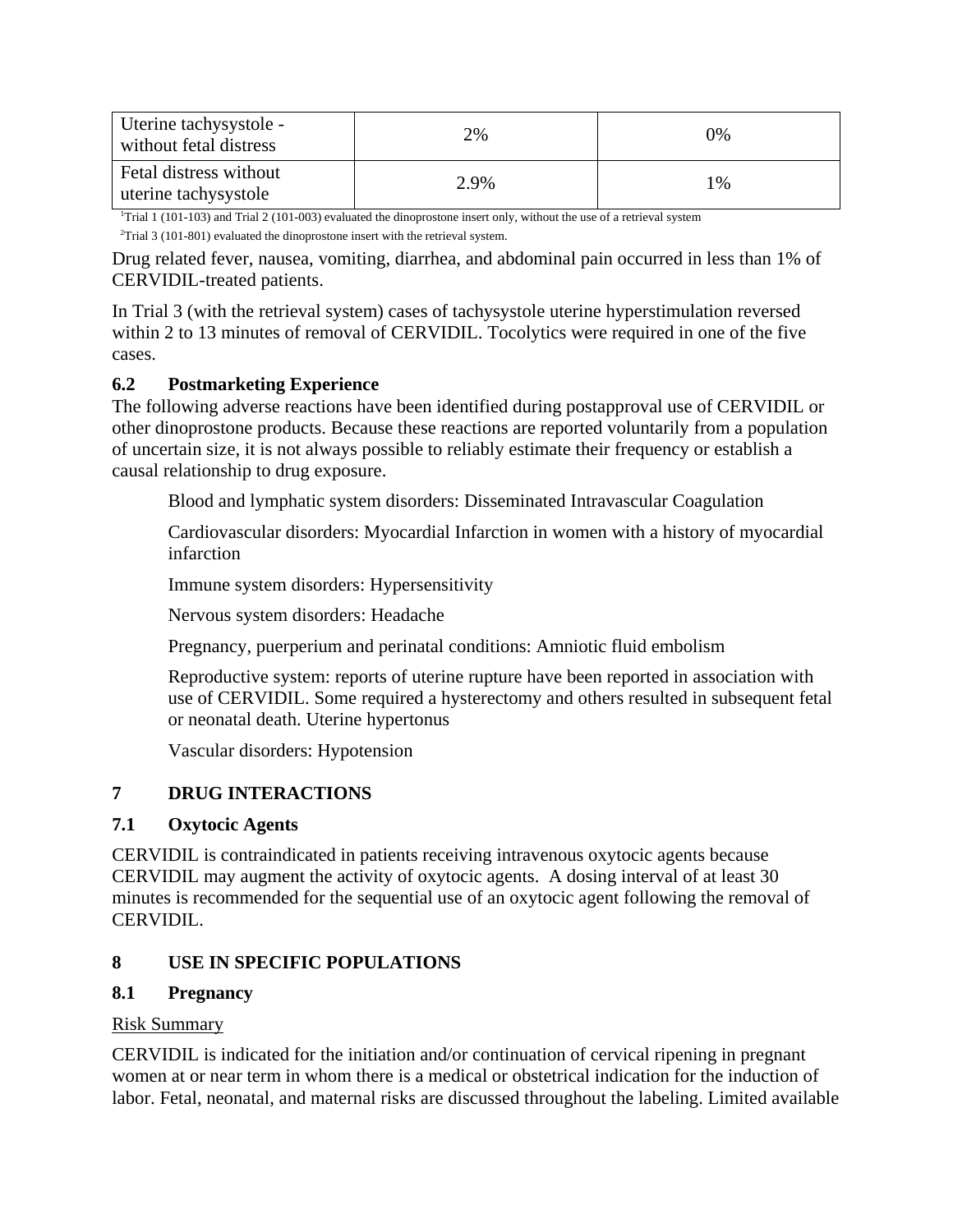data with CERVIDIL use in pregnant women do not show a clear association with adverse developmental outcomes. Relevant animal reproduction data with dinoprostone is not available.

# Data

## *Human Data*

In a report of a 3-year pediatric follow-up study, there were no deleterious effects noted on physical examination or psychomotor evaluation of 51 infants born following maternal treatment with CERVIDIL.

## Clinical Considerations

## *Fetal/Neonatal Adverse Reactions*

When CERVIDIL was removed for fetal distress, there was a return to normal rhythm and there were no neonatal sequelae. Remove CERVIDIL in the event of persistent tachysystole with or without fetal heart rate changes, and follow established institutional protocols in management of patients.

## **8.2 Lactation**

## Risk Summary

Concomitant administration of CERVIDIL is not indicated in breastfeeding women. There is no information on the effects of maternal CERVIDIL administration on the breastfed child. Insufficient information is available on the effects of maternal CERVIDIL administration on milk production.

## **8.4 Pediatric Use**

The safety and effectiveness of CERVIDIL have not been established in pregnant girls.

## **11 DESCRIPTION**

CERVIDIL (dinoprostone) vaginal insert contains dinoprostone, a prostaglandin analog. Each vaginal insert contains 10 mg of dinoprostone in 241 mg of a cross-linked polyethylene oxide/urethane polymer (hydrogel polymer) that is semi-opaque, beige colored, flat, rectangular in shape with rounded corners and measuring 29 mm by 9.5 mm by 0.8 mm. The vaginal insert is contained within a pouch of an off-white knitted polyester yarn retrieval system. When placed in a moist environment, the yarn absorbs water, swells, and releases the enclosed dinoprostone. The knitted polyester retrieval system has a long tape-like end that is designed to aid retrieval of CERVIDIL at the end of the dosing interval or earlier if clinically indicated. The finished product is a controlled-release formulation that has been found to release dinoprostone *in vivo* at a rate of approximately 0.3 mg per hour.

The chemical name for dinoprostone (known as prostaglandin  $E_2$  or PGE<sub>2</sub>) is 11 $\alpha$ ,15Sdihydroxy-9-oxo-prosta-5Z,13E-dien-1-oic acid and the structural formula is represented below: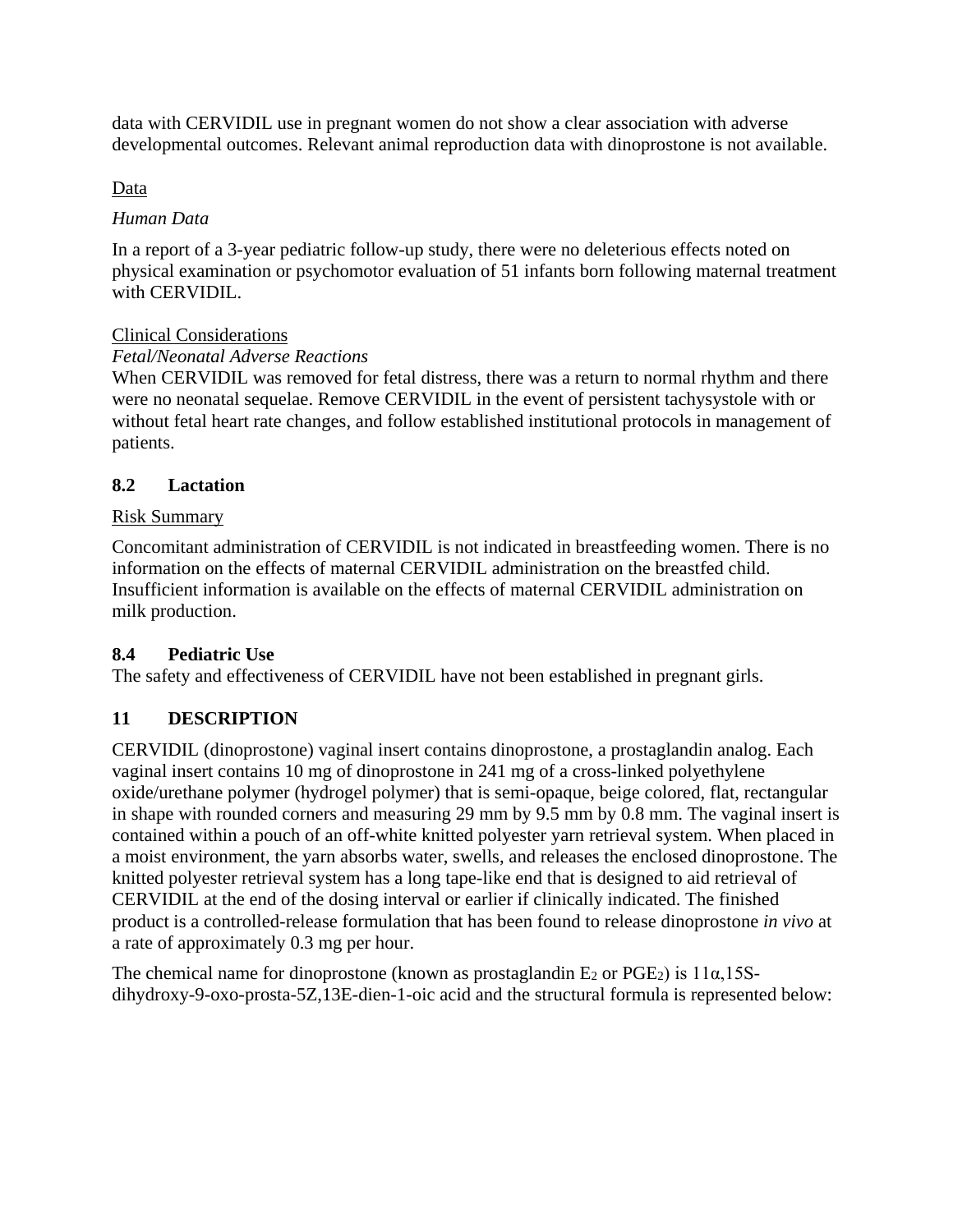

The molecular formula is  $C_{20}H_{32}O_5$  and its molecular weight is 352.47. Dinoprostone occurs as a white to off-white crystalline powder. It has a melting point within the range of  $65^{\circ}$  to  $69^{\circ}$ C. Dinoprostone is soluble in ethanol and in 25% ethanol in water.

# **12 CLINICAL PHARMACOLOGY**

# **12.1 Mechanism of Action**

Dinoprostone is found in low concentrations in most tissues of the body and functions as a local hormone. In pregnancy, dinoprostone is secreted continuously by the fetal membranes and placenta and plays an important role in the final events leading to the initiation of labor including cervical ripening. Dinoprostone stimulates the production of prostaglandin  $F_{2\alpha}$  (PGF<sub>2 $\alpha$ )</sub>, which sensitizes the myometrium to endogenous or exogenously administered oxytocin. Available evidence indicates that dinoprostone, in the concentrations found during the early part of labor, plays an important role in cervical ripening without affecting uterine contractions.

In most patients, local effects of CERVIDIL on the cervix include changes in the tissue consistency, dilatation and effacement. Some women experience systemic effects, including uterine tachysystole, and uterine hypersystole/hypertonicity, as a result dinoprostone or  $PGF_{2\alpha}$ mediated sensitization of the myometrium to oxytocin *[see Warnings and Precautions (5.4)]*.

# **12.2 Pharmacodynamics**

No specific pharmacodynamic studies were conducted with CERVIDIL.

# **12.3 Pharmacokinetics**

The delivery rate of dinoprostone from CERVIDIL *in vivo* is approximately 0.3 mg/per hour over a period of 12 hours. Dinoprostone is metabolized in the tissues of synthesis with the halflife estimated to be 2.5 to 5 minutes. The rate limiting step for inactivation is regulated by the enzyme 15-hydroxyprostaglandin dehydrogenase (PGDH). Any dinoprostone that escapes local inactivation is cleared to the extent of 95% on the first pass through the pulmonary circulation.

No correlation could be established between the release of dinoprostone from CERVIDIL and plasma concentrations of metabolite of dinoprostone (PGEm). The relative contributions of endogenously and exogenously released dinoprostone to the plasma levels of the metabolite PGEm is not known.

# **13 NONCLINICAL TOXICOLOGY**

# **13.1 Carcinogenesis, Mutagenesis, Impairment of Fertility**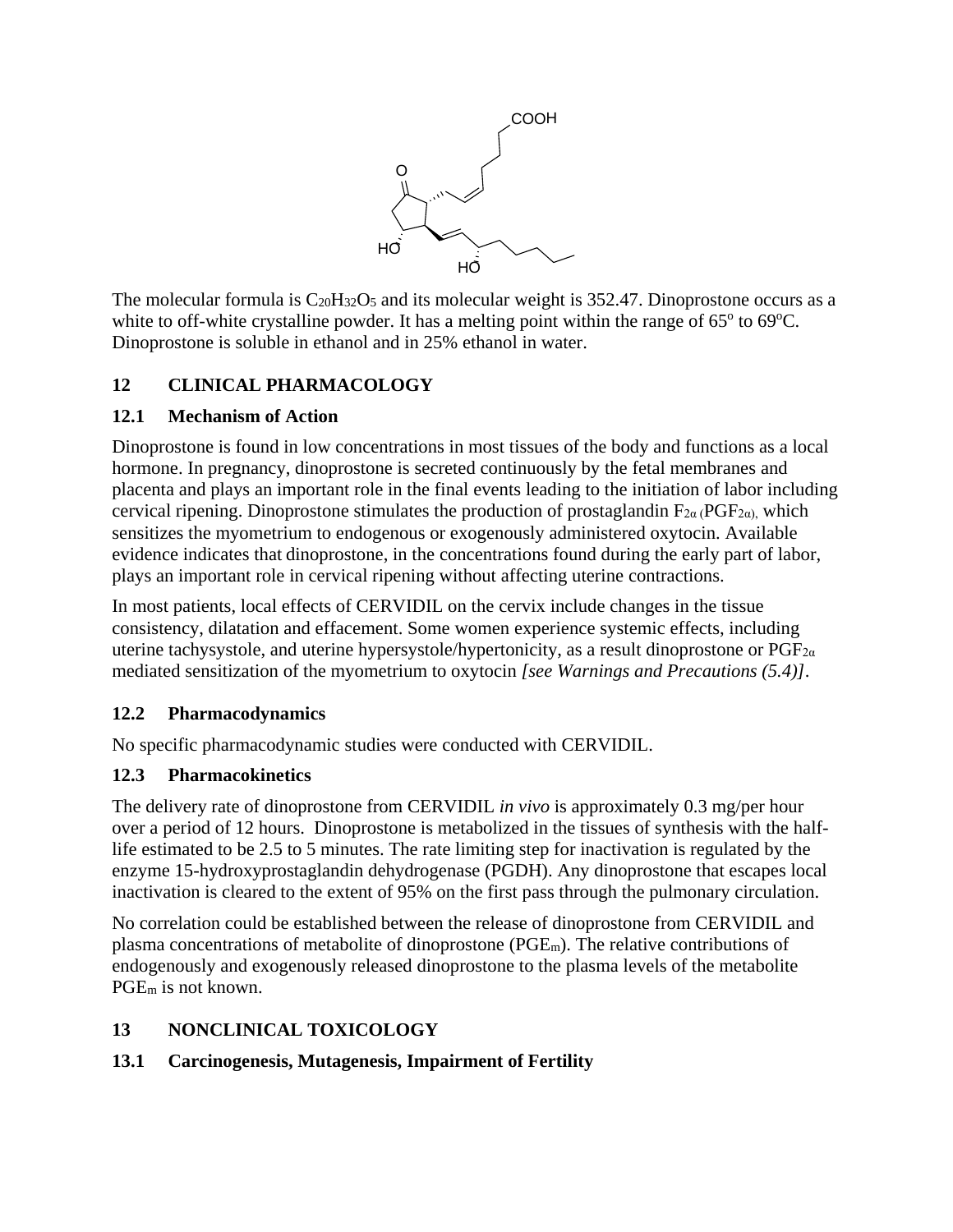Long-term carcinogenicity and fertility studies have not been conducted with dinoprostone. No evidence of mutagenicity has been observed with dinoprostone in the Unscheduled DNA Synthesis Assay, the Micronucleus Test, or the bacteria reverse mutation (Ames) test.

# **14 CLINICAL STUDIES**

The effectiveness and safety of CERVIDIL for the induction of cervical ripening was evaluated in 658 pregnant women (320 CERVIDIL-treated women and 338 placebo-treated women) at or near term in three randomized, double-blind, placebo-controlled trials (Trials 1, 2, and 3). Efficacy outcomes included percentage with treatment success (defined as vaginal delivery within 12 hours, Bishop Score  $\geq 6$  in the 12-hour observation period, or  $\geq 3$  increase in the Bishop score in the 12-hour observation period), time to delivery, and time to onset of labor. Table 2 presents efficacy outcomes from Trials 1, 2, and 3.

## **Table 2: Efficacy Outcomes in Pregnant Women in Trials 11 , 2,1 and 32 for CERVIDIL Ripening, Intent-to-Treat Population**

|                                              | Primipara/Nullipara |                | <b>Multipara</b> |                |                |  |  |
|----------------------------------------------|---------------------|----------------|------------------|----------------|----------------|--|--|
| Study #                                      | <b>CERVIDIL</b>     | <b>Placebo</b> | <b>CERVIDIL</b>  | <b>Placebo</b> | <b>P-Value</b> |  |  |
| <b>Treatment Success*</b>                    |                     |                |                  |                |                |  |  |
| Trial 1                                      | 65%                 | 28%            | 87%              | 29%            | < 0.001        |  |  |
| $(N=81)$                                     | $(n=26)$            | $(n=32)$       | $(n=16)$         | $(n=7)$        |                |  |  |
| Trial 2                                      | 68%                 | 24%            | 77%              | 24%            | < 0.001        |  |  |
| $(N=371)$                                    | $(n=111)$           | $(n=123)$      | $(n=65)$         | $(n=72)$       |                |  |  |
| Trial 3                                      | 72%                 | 48%            | 55%              | 41%            |                |  |  |
| $(N=206)$                                    | $(n=60)$            | $(n=63)$       | $(n=42)$         | $(n=41)$       | 0.003          |  |  |
| <b>Median Time to Delivery (hours)</b>       |                     |                |                  |                |                |  |  |
| Trial 1                                      | 25.7                | 34.5           | 12.3             | 24.6           | 0.001          |  |  |
| $(N=81)$                                     | $(n=26)$            | $(n=32)$       | $(n=16)$         | $(n=7)$        |                |  |  |
| Trial 3                                      | 25.5                | 37.2           | 20.8             | 27.4           |                |  |  |
| $(N=206)$                                    | $(n=60)$            | $(n=63)$       | $(n=42)$         | $(n=41)$       | < 0.001        |  |  |
| <b>Median Time to Onset of Labor (hours)</b> |                     |                |                  |                |                |  |  |
| Trial 1                                      | 12                  | 19.2           | 6.9              | 18.3           | < 0.001        |  |  |
| $(N=81)$                                     | $(n=26)$            | $(n=32)$       | $(n=16)$         | $(n=7)$        |                |  |  |

\*Treatment success was defined as vaginal delivery within 12 hours, Bishop score  $\geq 6$  in the 12-hour observation period, or  $\geq 3$  increase in the Bishop score in the 12-hour observation period.

<sup>1</sup>Trial 1 and Trial 2 evaluated the dinoprostone insert only, without the use of a retrieval system.

<sup>2</sup>Trial 3 evaluated the dinoprostone insert with the retrieval system

# **16 HOW SUPPLIED/STORAGE AND HANDLING**

## How Supplied

CERVIDIL vaginal insert contains 10 mg dinoprostone in a hydrogel polymer (NDC 55566- 2800-1). The vaginal insert is beige-colored, semi-opaque, thin, flat, and rectangular in shape with rounded corners, measuring 29 mm by 9.5 mm by 0.8 mm, and is contained within an offwhite knitted polyester pouch retrieval system.

CERVIDIL is enclosed in an aluminum/polyethylene pack.